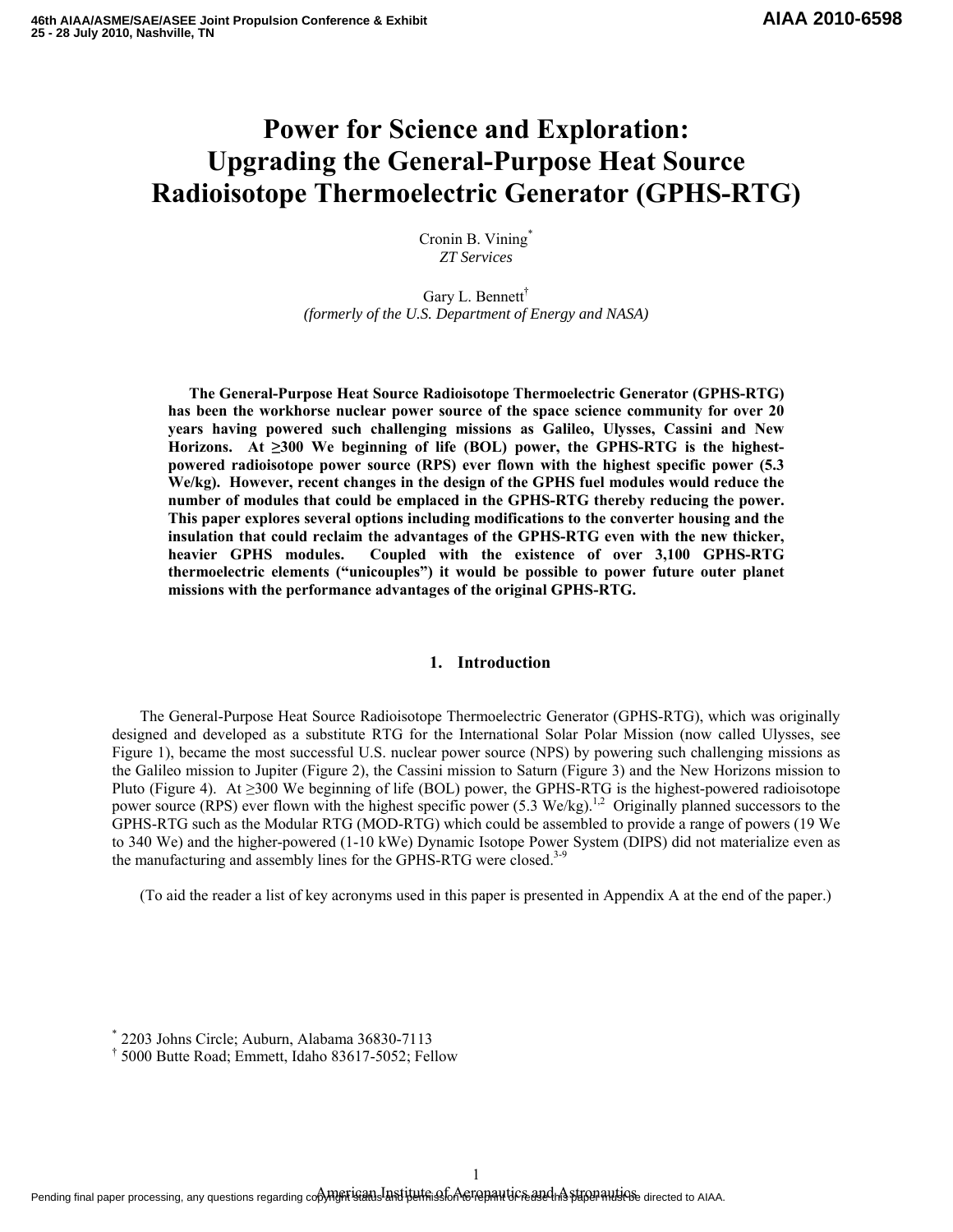

**Figure. 1. Ulysses spacecraft in tail of Comet Hyakutake. Figure 2. Galileo spacecraft over Io.**  The single GPHS-RTG is shown at the bottom**.** (ESA)One of the two GPHS-RTGs is shown at the



bottom. (JPL)



**Figure 3. Cassini spacecraft over Saturn's rings Figure 4. New Horizons spacecraft shown with Titan, Saturn's largest moon.** One of the three **flying by Pluto with satellite Charon in**  GPHS-RTGs is shown near the top of the spacecraft. **the background.** The single GPHS-RTG is (NASA/JPL) shown mounted on the left side of the



spacecraft. (JHU/APL and SwRI)

 In the world of "faster, cheaper, better" and smaller, U.S. radioisotope power source (RPS) efforts naturally have focused on the lower powered (~125 We BOL) Multi-Mission RTG (MMRTG) for the Mars Science Lander (MSL) and the Advanced Stirling Radioisotope Generator (ASRG) (~140 We BOL).<sup>10,11</sup> In parallel, there has been some technology development aimed at producing a higher power (~250 We - 270 We) Advanced RTG (ARTG).12,13,14 (It should be noted that with work both the MMRTG and ASRG technologies could be upgraded to produce higher powers.) However, for certain flagship missions such as orbiters of the outer planets and their satellites, the higher-powered GPHS-RTG with its off-the-shelf technology still offers some attractive features especially when the decision has been made to use RTG power. This paper will discuss some options for rebuilding the GPHS-RTG in light of current constraints. Mission information has been taken from the Web sites maintained by NASA, the Jet Propulsion Laboratory (JPL), the Johns Hopkins University Applied Physics Laboratory (JHU/APL), the European Space Agency (ESA), and the National Space Science Data Center <http://nssdc.gsfc.nasa.gov/>.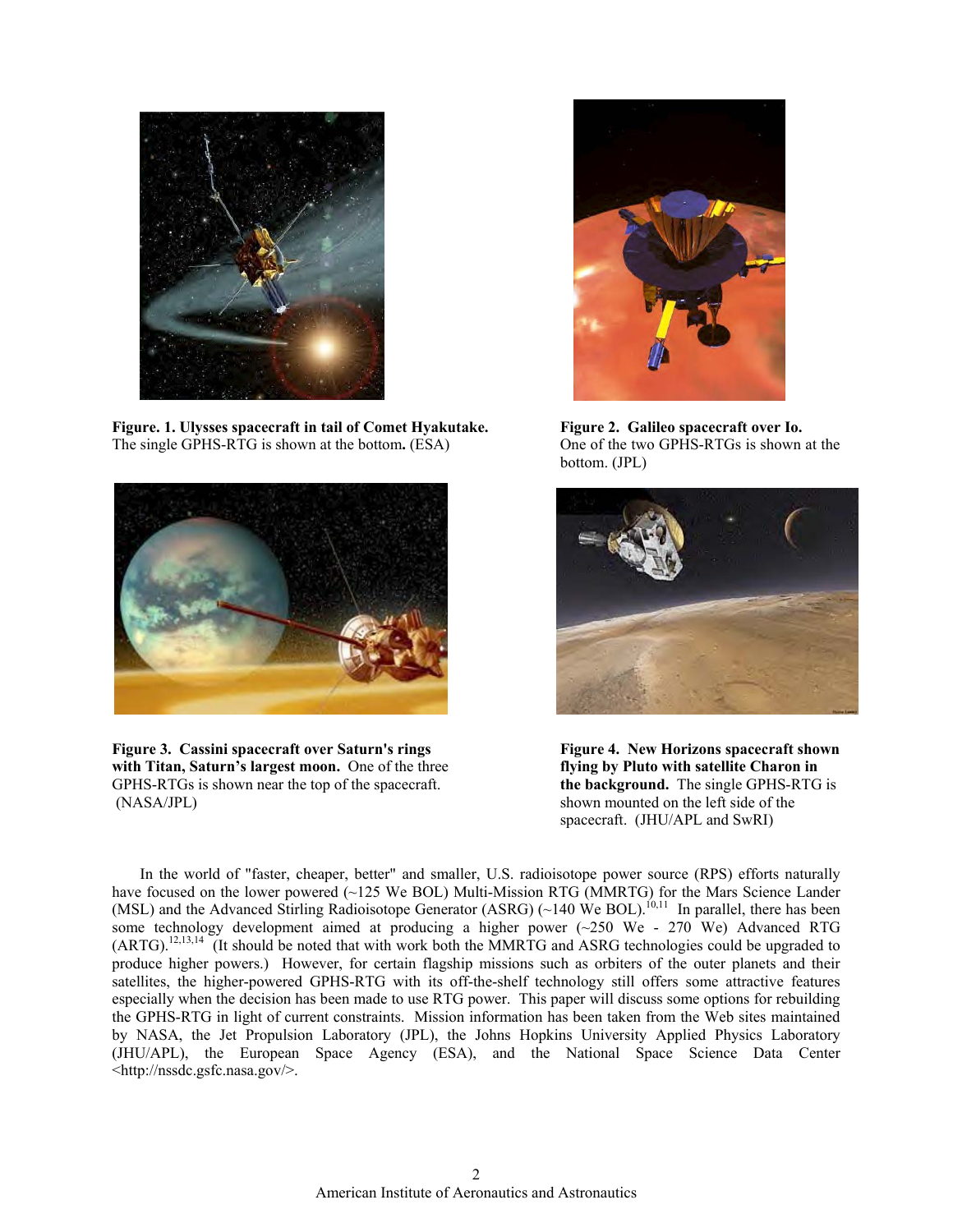#### **2. Outer Planet Flagship Mission (OPFM) Studies**

 Over the past several years NASA has sponsored pre-Phase A studies of four candidate outer planet flagship (OPF) missions (with life cycle costs on the order of  $\geq$ \$1 B), including a mission to Jupiter's moon Europa ("Europa" Explorer"), a mission to the Jovian system ("Jupiter System Observer"), a mission to Saturn's moon Enceladus, and a mission to Saturn's moon Titan ("Titan Explorer").<sup>14-17</sup> The purpose of these studies was to inform near-term strategic decisions for the next Flagship mission.<sup>16</sup> Because of the lack of sunlight, the low temperatures and the presence of severe ionizing radiation, each of these missions required RPS for power. In addition, the periodic "decadal surveys" conducted by the Space Studies Board (SSB) of the National Research Council (NRC) have identified candidate outer planet missions that would require RPS. One such recommended Flagship mission relevant to this paper was the Europa Geophysical Explorer (EGE). In addition the SSB has recommended development of advanced RPSs and an "in-space fission reactor power source".<sup>18</sup> The recently released National Space Policy states that "The United States shall develop and use space nuclear power systems where such systems safely enable or significantly enhance space exploration or operational capabilities".<sup>19</sup> The National Space Policy enjoins the Secretary of Energy to "Maintain the capability and infrastructure to develop and furnish nuclear power systems for use in United States Government space systems".<sup>19</sup>

 In 2009, NASA and the European Space Agency (ESA) announced plans for a joint Europa-Jupiter-System Mission (EJSM) that would involve two spacecraft to be launched separately in 2020: Jupiter Europa Orbiter (JEO) to be built by NASA and Jupiter Ganymede Orbiter (JGO), called "Laplace", to be built by ESA.<sup>20,21</sup> Other systems (e.g., Russian-built Europa lander) could be part of EJSM. JEO would carry either five MMRTGs or five ASRGs to provide at least 540 We<sup>20</sup> (although recent statements by NASA officials indicate a focus on the RTG option<sup>22</sup>). As in most of the OPFM studies, a lithium ion battery would be provided on JEO for peak power management.<sup>20</sup>

## **3. Radioisotope Power Source (RPS) Options**

 In 2001, in response to the "faster, cheaper, smaller" mandate and a desire to have a multipurpose RPS, a joint NASA/DOE team was formed to study the RPS options. The team issued a report recommending the Stirling Radioisotope Generator (SRG) for a range of space and surface missions in the 100-We class. The MMRTG was recommended as a backup.<sup>23</sup> The Mars Science Laboratory (MSL) project selected the MMRTG. The SRG development was later redirected to the ASRG program. In 2007, NASA directed that the new OPFM would use the MMRTG.11 Separately, NASA's Jet Propulsion Laboratory (JPL) pursued development of an Advanced Radioisotope Thermoelectric Generator (ARTG) with plans to provide BOM powers in the range 250 We to 270 We at a system efficiency of 8% to 9% and a specific power of about 7 We/kg.<sup>12,13,14</sup> Table 1, whose first three rows have been taken without change from Ref. 14, summarizes the attributes of the three RPS options (MMRTG, ASRG, ARTG) under OPFM consideration. For comparison purposes the original GPHS-RTG attributes are also shown.<sup>1</sup>

| Radioisotope<br><b>Power Source</b> | Power<br>$(BOL)^1$ | Mass                | Specific Power<br><b>BOL</b> | <b>Efficiency</b> | Number of<br><b>GPHS</b> Modules | Estimated<br>TRL <sup>2</sup> |
|-------------------------------------|--------------------|---------------------|------------------------------|-------------------|----------------------------------|-------------------------------|
| <b>MMRTG</b>                        | 125 We             | $44 \text{ kg}$     | $2.9$ We/kg                  | $6.3\%$           |                                  | 6                             |
| <b>ASRG</b>                         | 143 We             | $20.2 \text{ kg}^3$ | $7.0$ We/kg                  | 28%               | 2                                |                               |
| <b>ARTG</b>                         | 250 We             | $40 \text{ kg}$     | We/kg                        | 8.3%              | 12                               | 3                             |
| GPHS-RTG <sup>4</sup>               | 300 We             | 55.9 kg             | 5.3 We/ $kg$                 | 6.8%              | 18                               | 9                             |

Table 1. RPS System Performance Comparison<sup>1,14</sup>

<sup>1</sup>Beginning-of-life (BOL) power is defined at the time of RPS fabrication by DOE.<br><sup>2</sup>TRL = Technology Readiness Level (the higher the number the more mature the technology is).<br><sup>3</sup>The mass does not include the additional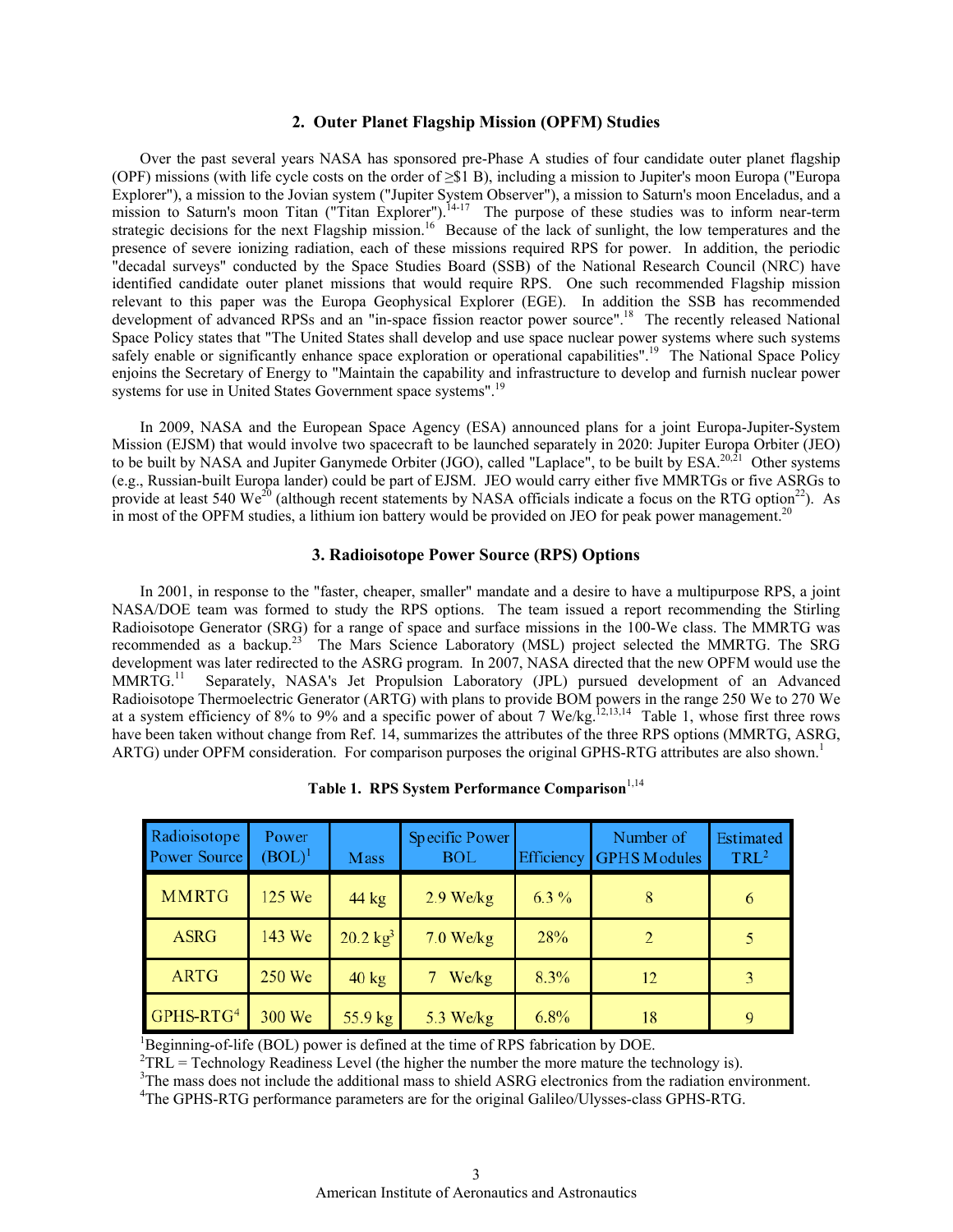Given the reported shortage of plutonium-238  $(^{238}Pu)$  for future missions<sup>22</sup>, the emphasis in performance parameters naturally gravitates toward the higher efficiency ASRG. Even though the listed specific power of 7 We/kg for the ASRG is the same as that proposed for the ARTG and only a third greater than the original GPHS-RTG, in terms of power per mass of Pu-238, the ASRG is three to four times better than the other options. This would clearly compensate for the added mass of the controller and radiation shielding. Moreover, in the general push for ever higher specific powers, it should be borne in mind that RPS specific powers greater than 10 We/kg appear "unlikely" from basic thermodynamic considerations. $^{24}$ 

 In the four OPFM studies completed in 2007-2008, two (Enceladus and Titan Explorer) selected the ASRG and two (Europa Explorer and Jupiter System Observer) selected the MMRTG for power.<sup>14,15,16,17</sup> None of the studies selected the ARTG. The study teams were not allowed to consider the GPHS-RTG even though there were reports than some of the teams were interested in including the GPHS-RTG in the trade space.

 For future missions, the ASRG clearly has the preferred attributes: (1) high specific power which means it is the lowest mass RPS option and (2) high efficiency which means it uses almost one-fourth of the nation's precious supply of plutonium-238  $(^{238}Pu)$  radioisotope fuel. However, the two teams which did not select the ASRG cited several issues including lifetime, radiation tolerance, final design definition, use of excess waste heat, and interactions of the ASRG-generated environments (e.g., vibration and electromagnetic interference, EMI) particularly in off-nominal cases (e.g., one failed ASRG engine).<sup>14,15</sup>

 NASA and DOE are pursuing an aggressive program to address these issues, including a flight test to provide added confidence in the ASRG.<sup>11</sup>

 The ARTG, which has attractive performance goals, was not selected because it was "judged too risky and immature for the either the 2015 or 2017 launch opportunities" evaluated in the Europa Explorer study.<sup>14</sup> It was estimated to have a "longer development schedule and higher development risk" and to be "still in its infancy in concept development".<sup>14</sup>

The Europa Explorer team judged that the higher  $(\sim 4X)$  use of plutonium-238 by the MMRTG compared to the ASRG was not an issue, citing a DOE commitment to support eight MMRTGs by 2015.<sup>14</sup> Eight MMRTGs would have 64 GPHS modules which are more than enough to fuel three GPHS-RTGs.

 According to trade press reports, one issue affecting the cited more mature MMRTG is power decay as a function of time.<sup>25,26</sup> The two study teams which selected the MMRTG cited a power degradation rate of approximately 1.6% per year<sup>14,15</sup> although a graph in a 2009 paper from the manufacturer indicated the degradation rate could approach 2.2% per year.<sup>10</sup> While changes in the MMRTG thermoelectric elements and operating temperature from those used in the Pioneer SNAP-19 RTGs require care in making comparisons, the Pioneer SNAP-19 RTG power averaged over 10 years indicates a decay rate on the order of 3.3% per year.<sup>27</sup> This could be the basis for the published concerns about the EOM performance of the MMRTG on MSL.<sup>25,26</sup> For reference, the power decay rate for the GPHS-RTG is usually taken to be 1.6% per year, of which approximately half comes from the natural decay of the plutonium-238 radioisotope fuel; however, the power decay of the two Galileo GPHS-RTGs averaged over the 14 years of that mission was  $\sim$ 1.1% per year.<sup>28</sup>

 [In fairness, it must be noted that RTGs typically do not have a "constant" power decay rate. The plots of RTG power as a function of time often show a more rapid degradation in the first year or two, the "burn-in" phase, followed by a lessening of the decay over the subsequent several years to be succeeded by a lower, more "linear" decay for the longer term that tracks the fuel decay.<sup>29</sup> As noted in the preceding paragraph, a major contributor to the power decay is the decay of the radioisotope fuel, something outside the control of designers. Other factors contributing to RTG power decay include changes in the properties of the thermoelectric elements and, for sealed RTGs such as the MMRTG, changes in the thermal conductivity of the cover gas resulting from the helium buildup produced by the alpha particle ( ${}^{4}$ He) decay of the <sup>238</sup>Pu fuel.<sup>29</sup> The GPHS-RTG, which was designed for use in space, is vented so there is no cover gas hence no buildup of helium.<sup>1</sup>]

 Outer planet flagship missions typically require electrical power in the range of 360 We to 1 kWe or more which would make them candidates for a high-powered RPS such as the 300-We GPHS-RTG. Just the ease of spacecraft assembly would make a higher-powered RPS very attractive (attaching two or three GPHS-RTGs to a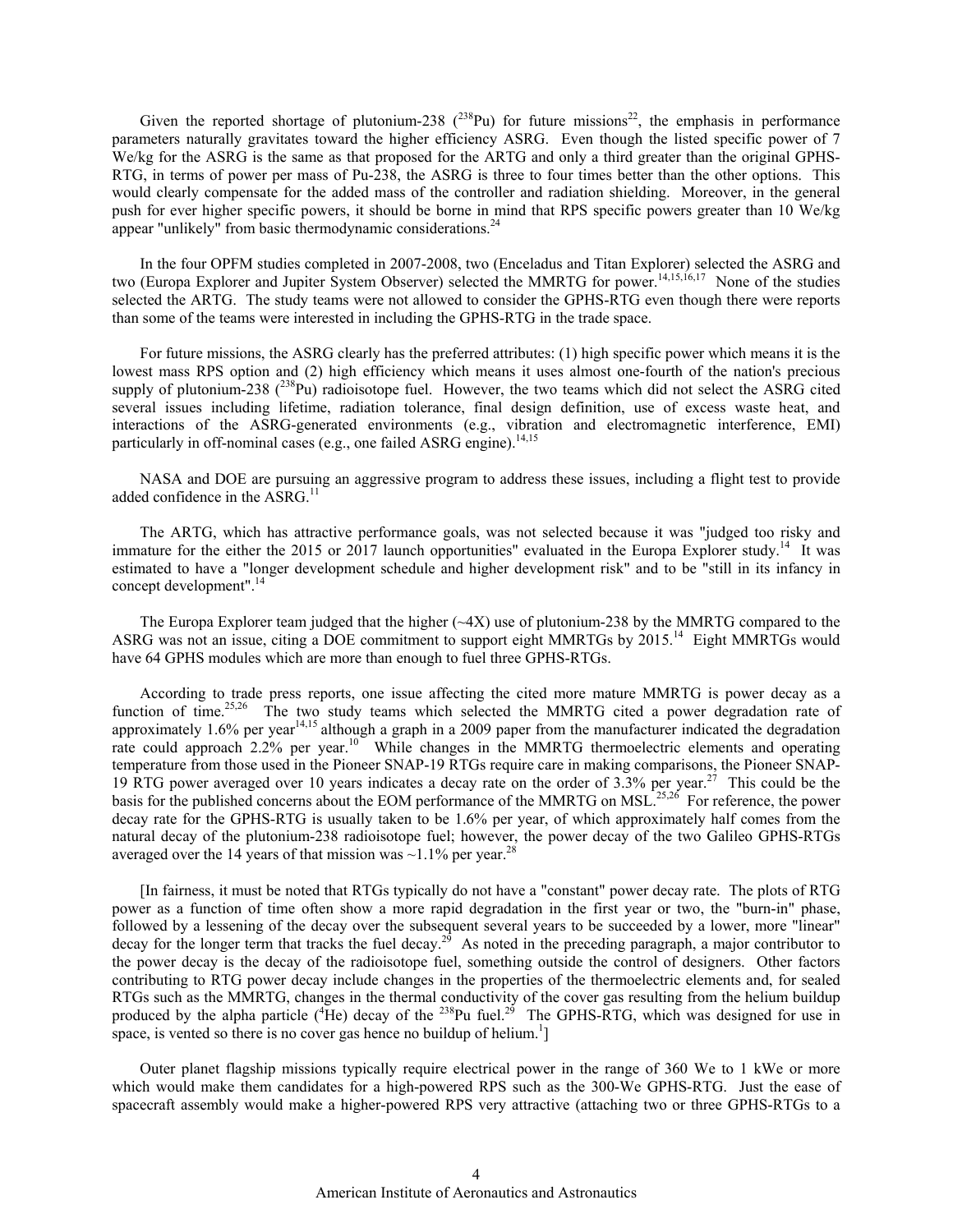spacecraft as was done for Galileo and Cassini versus attaching four to eight RTGs of the 125-We variety). Another constraint is redundancy. For example, in the Enceladus mission study it was assumed that four ASRGs would be carried (one being a backup) to meet the maximum steady-state load of 362 We. The mass for these four ASRGs was listed as 80.8 kg. The study also considered using three MMRTGs which would provide an estimated 288 We at end-of-life (EOL) for a total mass of 132 kg. The study judged the use of MMRTGs to provide insufficient power at EOL and to be heavy. Both the ASRG and the MMRTG options required the addition of a rechargeable 40-Ah lithium-ion battery to meet occasional higher power demands such as 746 We during orbital insertions.<sup>16</sup> Based on the Galileo, Ulysses and Cassini experiences, three fully fueled GPHS-RTGs of the original design could provide a total of 900 We at launch and over 640 We after 16 years (the Enceladus mission studied had a worst-case mission life of 18.8 years) all within a total mass of 169 kg without the need for a battery. Just 1.5 GPHS-RTGs (essentially one 300-We GPHS-RTG and the GPHS-RTG equivalent of one 155-We Voyager-class Multi-Hundred Watt Radioisotope Thermoelectric Generator, MHW-RTG) could provide more than the required RPS power listed in the Enceladus study with a mass of about 94 kg while reducing battery requirements.

 One concern expressed during the search for alternatives to the GPHS-RTG was that it was not "designed to withstand the higher launch loads associated with the newest launch vehicles being used by NASA".<sup>30</sup> Reportedly a major part of this concern had to do with acoustic shock which can be mitigated by special blankets as was done for the Cassini launch. As to other "launch loads", spacecraft designers have dealt with them in the past for both nuclear and non-nuclear missions. There are techniques to reduce the launch loads experienced by the payload. To date, seven GPHS-RTGs have successfully survived real "launch loads".<sup>1,2</sup>

 Two issues stand in the way of using the GPHS-RTG on these outer planet flagship missions: (1) the production line for silicon-germanium thermoelectric elements ("unicouples") has been shut down and (2) the GPHS module has been redesigned limiting the existing GPHS-RTG to 16 GPHS fuel modules instead of the original 18 modules thereby reducing the power below 300 We BOL. These issues will be addressed in this paper following the description of the GPHS-RTG given in the next section.

# **4. GPHS-RTG Description**

 The General-Purpose Heat Source Radioisotope Thermoelectric Generator (GPHS), shown in cutaway in Figure 5, is composed of two principal elements: the general-purpose heat source (GPHS) assembly and the converter. The original GPHS assembly as used on Galileo, Ulysses, Cassini and New Horizons consisted of 18 GPHS fuel modules, each containing four fueled clads that combined (using fresh fuel) produce about 245 Wt per module for a total of about 4410 Wt. This thermal power is converted into at least 285 We at beginning of mission (BOM) by the converter with its 572 silicon-germanium (Si-Ge) alloy thermoelectric elements ("unicouples"). (At the time of fueling, BOL, the GPHS-RTG is capable of producing ≥300 We. The data from the Galileo and Cassini GPHS-RTGs suggest that 300 We can be achieved at BOM if desired.<sup>1</sup> For the New Horizons mission, the BOM power was 245.7 We because 21-year-old plutonium-238 had to be used in 52 of the 72 fueled clads.<sup>1</sup>)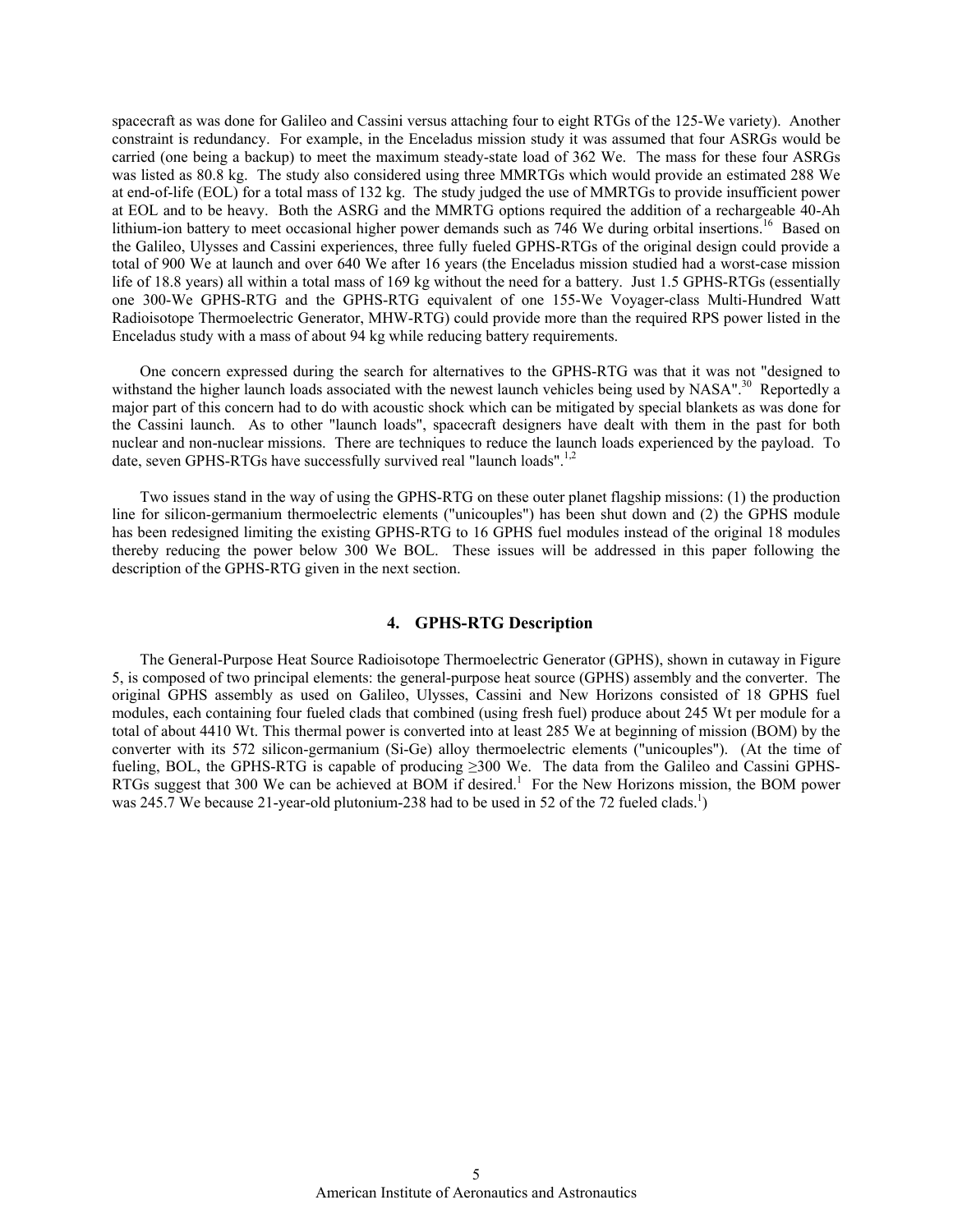

**Figure 5. Cutaway of the General-Purpose Heat Source Radioisotope Thermoelectric Generator as used on the Galileo and Ulysses spacecraft.** 

The original GPHS-RTG had an overall diameter of 0.422 m and a length of 1.14 m with a mass of about 55.9 kg. The GPHS-RTG is capable of producing 300 We at BOM from ~4410 Wt of thermal power from the 18 fuel modules of the GPHS. (DOE/NASA/JPL)

### **4.1 GPHS-RTG Converter**

 The GPHS-RTG converter consists of a thermopile inside an outer shell. The thermopile consists of 572 thermoelectric elements termed "unicouples", multifoil insulation, and an internal frame. The design of the GPHS-RTG thermopile is based on the design of the thermopile used in the Multi-Hundred Watt RTGs (MHW-RTGs) that powered the USAF Lincoln Experimental Satellites 8 and 9 (LES-8/9) and Voyagers 1 and  $2^{1,29}$  The GPHS-RTGs are smaller in diameter than the MHW-RTGs; however, the GPHS-RTGs are about twice as long as the MHW-RTGs and they have almost twice the number of unicouples such that they generate almost twice the power of the MHW-RTGs.<sup>1</sup>

 The hot junction temperature averages about 1273 K at BOM and the cold junction temperature averages about 566 K. The corresponding nominal hot shoe temperature is about 1308 K.<sup>1</sup>

 The multifoil insulation assembly, which serves as a thermal barrier, consists of 60 layers of molybdenum foil and 60 layers of Astroquartz cloth. The support frame for the insulation system is made of molybdenum. The outer shell assembly, which is made of a type 2219-T6 aluminum alloy forging, consists of a flanged cylinder with eight radial fins and four midspan bosses. Other components such as the electrical power connector, four resistance temperature devices (RTDs), gas management system (GMS), and pressure relief device (PRD) are mounted to the outer shell and sealed by the use of C-seals. The inboard flange has four barrel nuts mounted on the four main load carrying ribs to mount the GPHS-RTG to the spacecraft. A silicone coating applied to the outer shell raises its emissivity to about 0.9. To limit the heat radiated from the converter surface to the launch vehicle (e.g., Space Shuttle), an active cooling system (ACS) consisting of tubular passages near the base of each fin permits water circulation to remove approximately 3,500 Wt. (The ACS was not activated for the launches of Cassini or New Horizons which were accomplished with expendable launch vehicles.) $<sup>1</sup>$ </sup>

 Following the completion of the GPHS-RTGs for the Cassini mission, the GPHS-RTG production line was shutdown. (The F-8 GPHS-RTG used on the New Horizons spacecraft was built from a spare converter from the Cassini program.) Estimates of the time and cost to reestablish the GPHS-RTG production line (particularly the unicouple production line) have apparently led decision-makers to not consider the GPHS-RTG for future missions where RTG power is required. This paper will consider some options to reconstitute the GPHS-RTG production line, showing that the GPHS-RTG is an attractive power source for future RTG-powered space missions.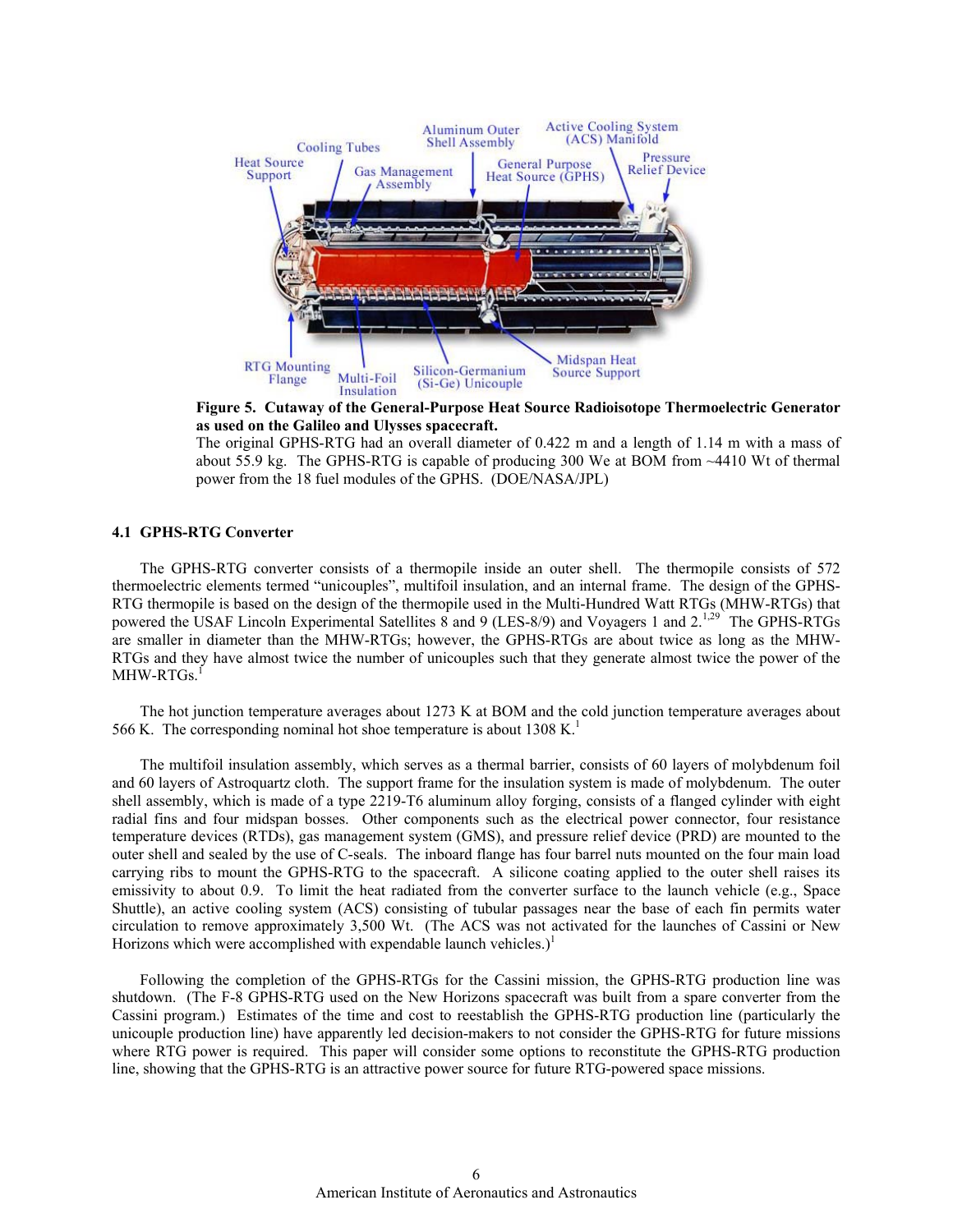#### **4.2 General-Purpose Heat Source (GPHS)**

 The thermal power provided to the converter comes from the general-purpose heat source (GPHS) assembly, which consists of a stacked column of 18 individual fuel modules each providing about 245 Wt from the natural decay of encapsulated plutonium-238 (<sup>238</sup>Pu) oxide fuel, which has a half-life of 87.7 years. Nominally, the plutonium is enriched to about 83.5% Pu-238, although this has varied with later generators (for example, reports on the Cassini GPHS-RTGs cited a lower nominal enrichment of about 82.2%). The reduction of thermal power from the natural decay of <sup>238</sup>Pu is only approximately 0.8 percent per year which makes <sup>238</sup>Pu ideal for long-duration missions. (Various changes in the properties of the unicouple materials can add to the electrical power decay with time.) $<sup>1</sup>$ </sup>

 A cutaway view of a single GPHS module is shown in Figure 6. Safety was the principal design requirement for the GPHS. The main safety objective was to keep the fuel contained or immobilized to prevent inhalation or ingestion by humans in the event of postulated accidents (e.g., atmospheric reentry and impact). The modules are composed of five main elements: the fuel; the fuel cladding (iridium alloy); the graphite impact shell (GIS); the carbon-bonded carbon fiber (CBCF) insulation; and the Fine-Weave Pierced Fabric (FWPF™) aeroshell. Each module contains four fuel pellets made of a high-temperature ceramic (plutonia) with a thermal inventory of approximately 62.5 Wt per pellet. This translates into about 151 grams of plutonia (PuO<sub>2</sub>) or about 111.6 grams of  $^{238}$ Pu. Each module has a total mass of about 1.43 kg (except for F-8, see below). Nominally (and allo tolerances on the fuel loading of the individual pellets), the total thermal power for the GPHS assembly is about 4410 Wt at beginning of life (BOL) which translates into about 8.1 kg of Pu-238 per generator. (Because of the plutonium-238 decay, the actual thermal inventories vary depending on when the fuel was made; thus, different thermal inventories will be reported for different missions. For example, for New Horizons, because of the over 21 year-old fuel in 52 of the 72 fueled clads, the estimated thermal power at launch was only 3948 Wt.)<sup>1</sup>



 **Figure 6. Cutaway of a general-purpose heat source (GPHS) module. (DOE/LMA/APL)**  The aeroshell and graphite impact shells are made of Fine-Weave Pierced Fabric (FWPF). CBCF stands for the thermal insulator carbon-bonded carbon fiber.

 Following the launch of the Cassini spacecraft in 1997, the U.S. Department of Energy (DOE) embarked on a two-phase program to add more FWPF to the existing GPHS fuel module as part of a safety improvement program. Figure 7 shows the two new module designs ("Step 1" and "Step 2") compared to the original GPHS module (sometimes referred to as "Step 0") that was flown on the Galileo, Ulysses and Cassini missions. The New Horizons spacecraft used the Step 1 module design. The Step 1 module includes an internal web for increased aeroshell strength during postulated impacts and hyper-velocity reentries. The addition of the internal web raises the mass of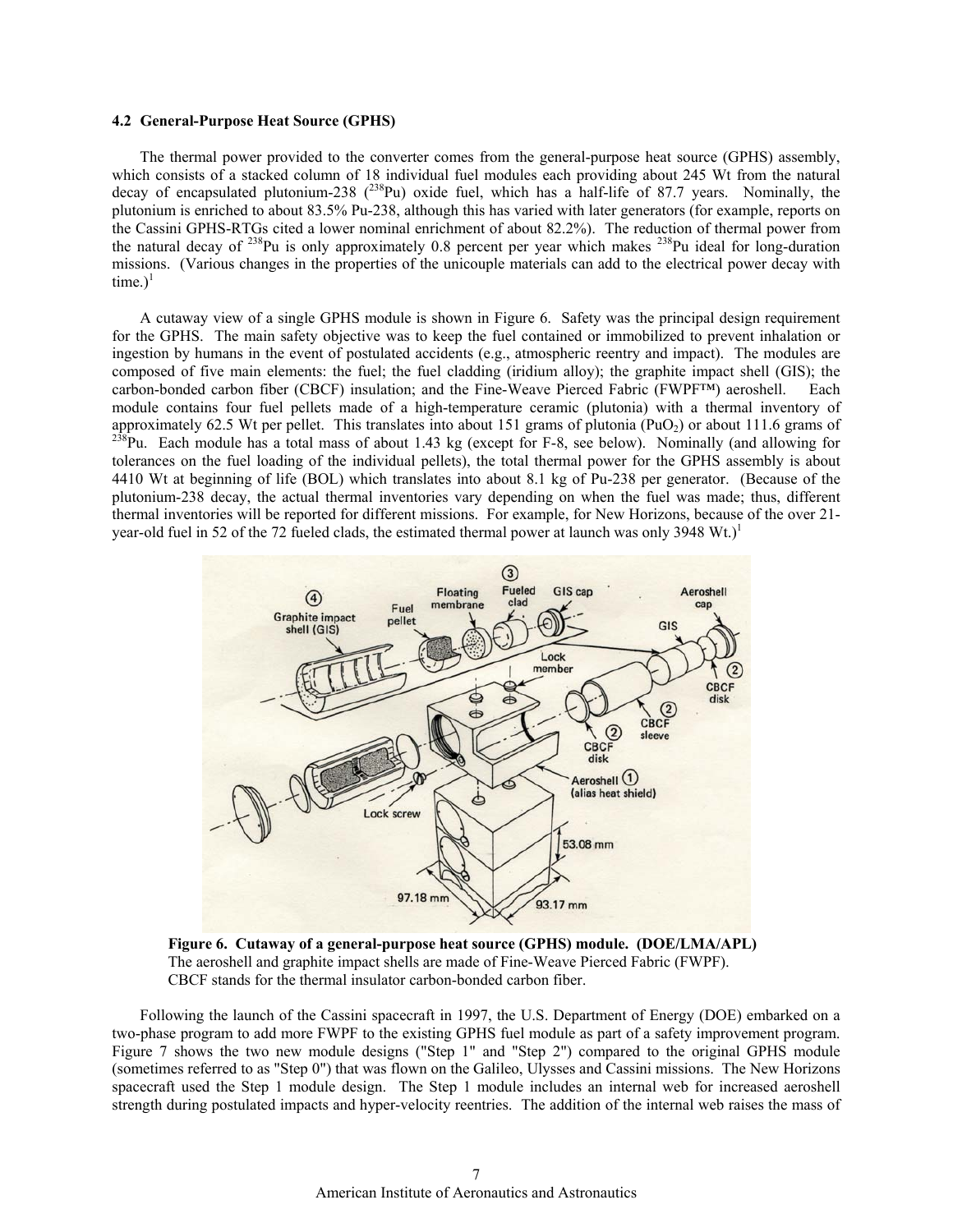the GPHS module from 1.435 kg (Step 0) to 1.514 kg (Step 1) but it still allows 18 modules to be placed inside the converter as was done for F-8, the New Horizons GPHS-RTG.

 For future missions, DOE has moved to Step 2, which includes the internal web of Step 1 plus a thicker ablator (aeroshell) for improved safety margins during postulated reentries and impacts. The mass of the Step 2 module is 1.606 kg. Within the envelope of the existing GPHS-RTG converter, the increased thickness of the aeroshell limits the number of GPHS modules to 16. This reduces the thermal inventory (and hence the electrical power) by over 10%.



**Figure 7. Evolution of the General-Purpose Heat Source (GPHS) module. (DOE)**  The aeroshell and graphite impact shells are made of Fine-Weave Pierced Fabric (FWPF). CBCF is an acronym for the thermal insulator carbon-bonded carbon fiber.

## **5. Recreating the GPHS-RTG for Future Missions**

 The advent of future space missions requiring more RTG power naturally lead to consideration of recreating the GPHS-RTG production line. As noted earlier, two key issues need to be addressed in planning to build new GPHS-RTGs: (1) production of the silicon-germanium alloy unicouples and (2) accommodation of the new heavier and thicker GPHS Step 2 module. The following sections address these two issues and describe some options for producing future GPHS-RTGs under these constraints along with a discussion of improvements that could be made in the GPHS-RTG to accommodate the heavier and larger Step 2 module.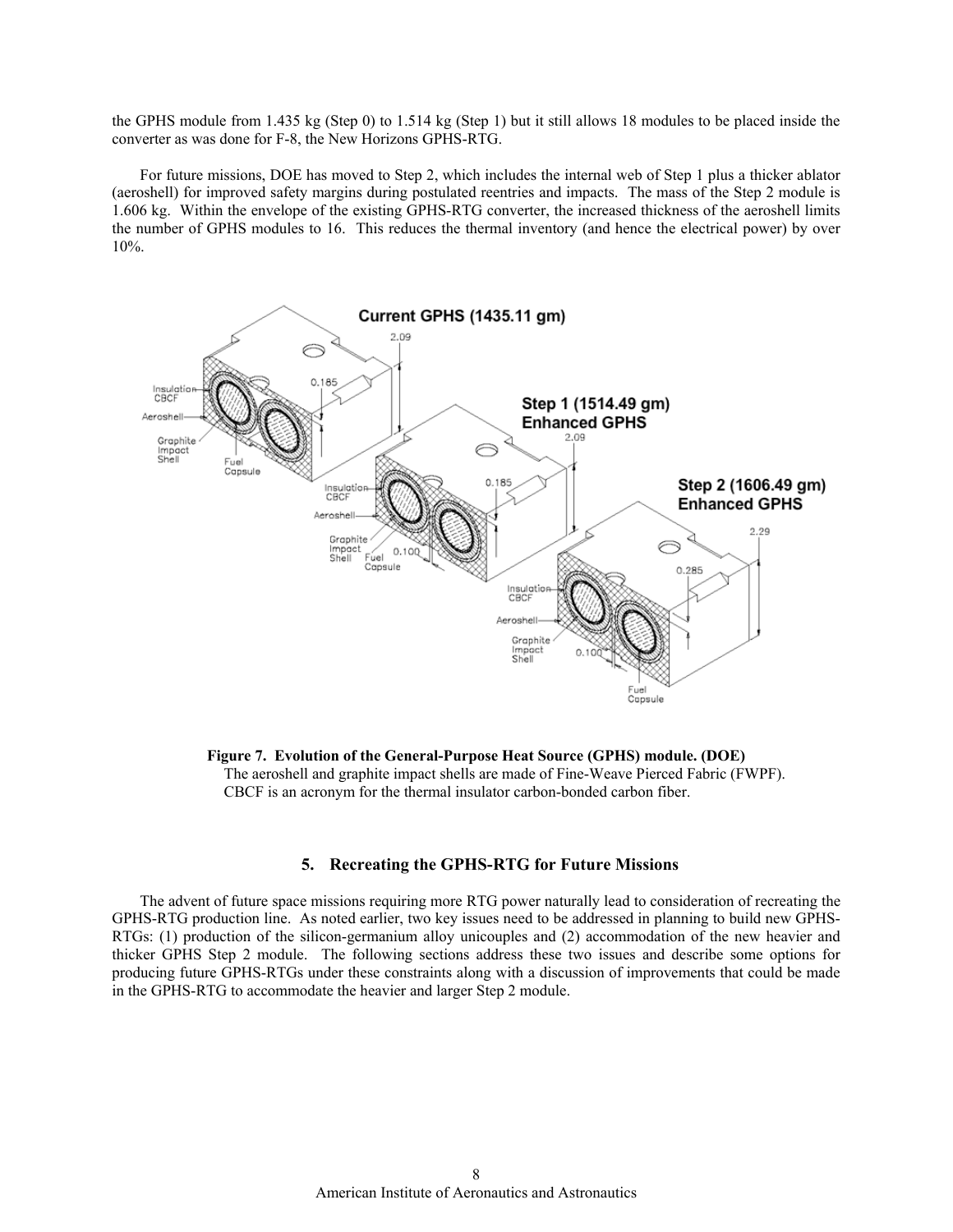## **5.1 Production of GPHS-RTG Silicon-Germanium Alloy Thermoelectric Elements ("Unicouples")**

 Following the production of the GPHS-RTGs for the Cassini mission, the production line for the silicongermanium alloy thermoelectric elements ("unicouples") was shut down and disassembled. The estimated cost and effort required to recreate the unicouple production line have reportedly been major factors in causing decisionmakers to turn to other RTG technologies for space missions. However, the discovery in 2007 that Lockheed-Martin had over 3100 unicouples means that two to three new GPHS-RTGs could be readily built without the time and expense of recreating the unicouple production line.

The available unicouples were reported to be distributed as follows:

| Cassini reserve unicouples           | 293  |
|--------------------------------------|------|
| Unicouples from the E-5 converter    | 572  |
| MHW-RTG unicouples (from 4 MHW-RTGs) | 1248 |
| Cassini qualification unicouples     | 150  |
| MHW-RTG residual unicouples          | 879  |
| TOTAL                                | 3142 |

 Obviously each of these unicouples would have to be examined to determine if they meet specifications and some will no doubt require additional work to get them up to flight standards. But if only 36% of these unicouples were acceptable, there would be enough (1144) unicouples to build two GPHS-RTGs. Two GPHS-RTGs would provide 600 We (BOL), more than enough for many planned planetary missions. A yield of about 55% would provide enough (1716) unicouples to build three GPHS-RTGs, enough to provide almost 1 kWe of power!\*

 Looking beyond existing unicouples, there is clearly a need to maintain the unicouple option. One approach would be to have the GPHS-RTG system contractor subcontract with a company that already specializes in manufacturing thermoelectric devices or in the production of other solid-state devices. Avoiding the complexities of a large system organization could help reduce the cost, particularly the overhead.

 Another approach would be to establish the unicouple production line at a government laboratory, much as the government maintains test facilities for industry and operates production facilities for certain national security operations. It would be easier for the government to maintain the unicouple production line in a standby mode during the period between missions than it would be for a for-profit corporation to do so.

### **5.2 Accommodation of the GPHS Step 2 Fuel Module**

**\_\_\_\_\_\_\_\_** 

Within the internal length constraints (~95.5 cm) of the existing GPHS-RTG converter, only 16 of the thicker Step 2 GPHS modules can be accommodated. While having 16 nominally fueled GPHS modules would reduce the BOL thermal inventory to about 3920 Wt (from ~4410 Wt nominal) and the BOL electrical power to about 267 We (from 300 We), the mass would be essentially unchanged. (Sixteen Step 2 modules would have a mass of almost 25.70 kg versus 25.83 kg for 18 Step 0 modules. Adjusting for fewer lock members and the possible addition of a small carbon-based insert to accommodate a 23-cm gap for the 16-module stack would probably lead to a small mass increase for the Step 2 GPHS-RTG.)

 Given the importance of and the commonality of the GPHS fuel module to all currently planned RPS, the RPS community should investigate whether there are improved aeroshell and GIS materials that might not require the added thickness of the Step 2 GPHS module. A module that has the dimensions of the original Step 0 module would benefit all currently planned RPS.

 **<sup>\*</sup>**In practice, more than 572 unicouples per GPHS-RTG would have to be allocated to a build to allow for any losses that may occur during assembly.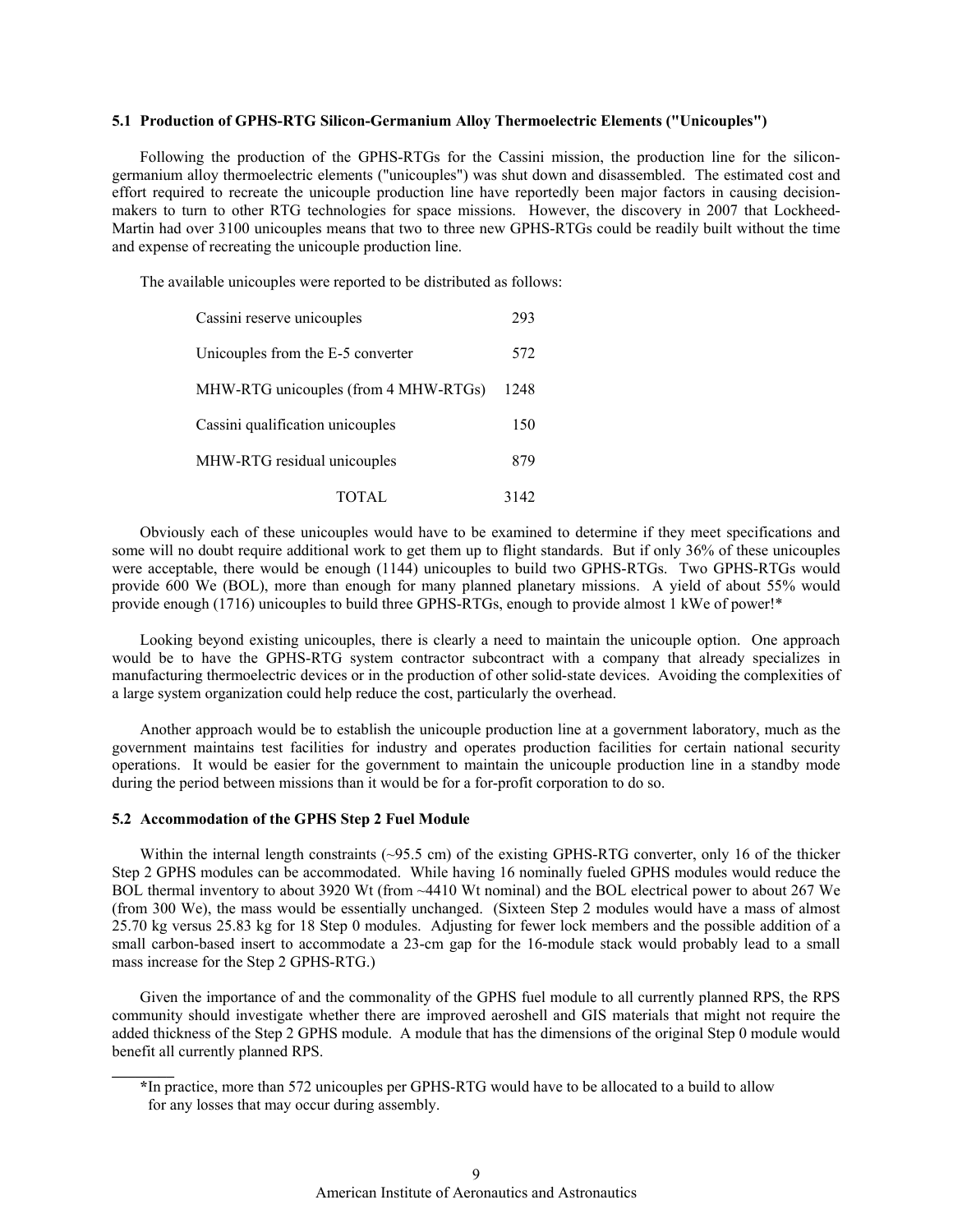#### 5.2.1 Enriching the fuel

Usually, the <sup>238</sup>Pu enrichment for the GPHS-RTG fuel pellets is reported as about 82.2 wt% to produce a nominal thermal inventory of approximately 62.5 Wt per pellet. However, if one looks at the GPHS-RTG with the largest thermal inventory (4479.1 Wt BOL for F-3, the GPHS-RTG used on the Ulysses spacecraft) one quickly calculates that the average thermal inventory was 62.2 Wt per pellet. Had the GPHS fuel pellets been enriched to the nominal 62.5 Wt per pellet the total BOL thermal inventory for the F-3 GPHS stack would have been 4500 Wt. Clearly there is margin for improvement within currently specified enrichments.

 During the production of fuel pellets for the Galileo and Ulysses GPHS-RTGs, Savannah River had occasion to increase the thermal power (enrichment) of the fuel pellets to compensate for some earlier lower-powered (lowerenriched) pellets. Thus, the U.S. production complex had the capability to go above 82.2 wt%  $^{238}$ Pu. So-called "medical grade" plutonium as used in certain heart pacemakers was enriched to 90 wt% <sup>238</sup>Pu.<sup>31</sup> Moreover, the Russians were reported to be able to enrich beyond 82.2 wt% <sup>238</sup>Pu. [Using medical grade plutonium in a 16module Step 2 GPHS-RTG would provide almost 4380 Wt BOL, very close to the original specified BOL thermal inventory (4410 Wt) for the original GPHS-RTG.]

Increasing the <sup>238</sup>Pu enrichment from ~82 wt% to 86 wt% would increase the thermal inventory of the 16module Step 2 GPHS stack to about 4195 Wt BOL. This in turn would yield about 285 We BOL. Coincidentally, 285 We is the BOM specification minimum power for the original Step 0 GPHS-RTGs.

#### 5.2.2 Improving the converter

 Research conducted during the MOD-RTG program identified a number of improvements that could be made to a converter (see Table 2).<sup>3</sup> For example, where the GPHS-RTG multifoil insulation system used 60 layers of molybdenum foil separated by 60 layers of silica-based Astroquartz separators, the MOD-RTG separated the 60 layers of molybdenum foil with a zirconia powder coating. This reduced the mass of the multifoil insulation system to about one-third of the GPHS-RTG value  $(\sim 2.2 \text{ kg}$  for the MOD-RTG versus  $\sim 6.4 \text{ kg}$  for the GPHS-RTG).<sup>3</sup> While the specific insulation proposed for the MOD-RTG may not be applicable to the GPHS-RTG, the MOD-RTG work does suggest that with innovative design and development the mass of the insulation system can be reduced for the GPHS-RTG.

| <b>Major Mass Differences (kg) MOD-RTG GPHS-RTG</b>     |      |      |
|---------------------------------------------------------|------|------|
| Multifoil Insulation System                             | 2.2  | 6.4  |
| Outer Shell                                             | 5.7  | 8.9  |
| Thermoelectric Devices<br>(including mounting hardware) | 2.4  | 6.2  |
| <b>Heat Source Support System</b>                       | 3.9  | 4.7  |
| <b>Total RTG Mass</b>                                   | 42.2 | 56.0 |

**Table 2. Major Mass Differences Between the MOD-RTG and the GPHS-RTG**<sup>3</sup> (NOTE: Only those components with significant mass changes are shown which is why sums of the component masses shown do not add up to the listed total masses.)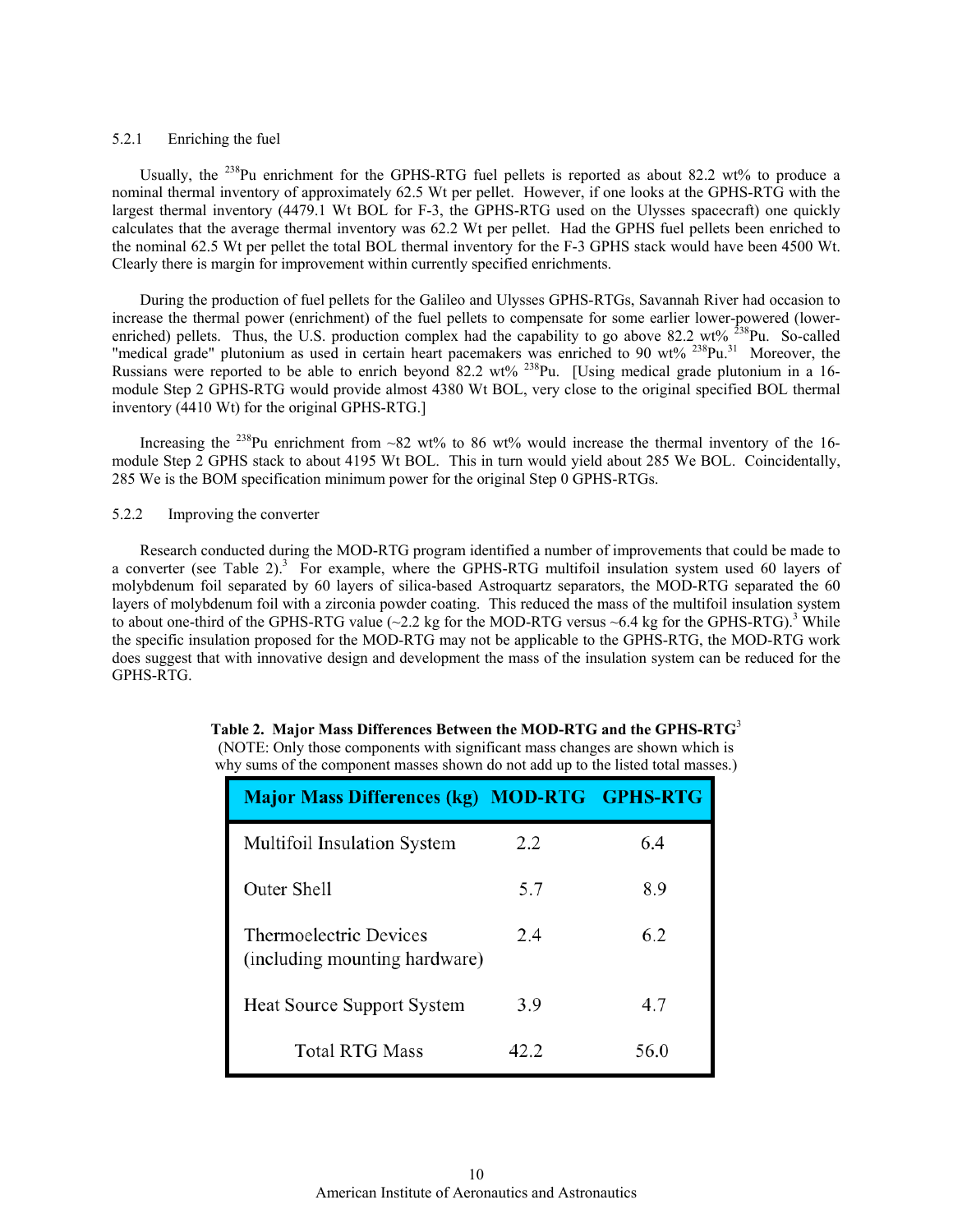The GPHS-RTG converter shell and fin assembly is composed of an aluminum alloy (2219-T6). If the aluminum alloy were replaced with beryllium as was used in the MHW-RTG and SNAP-27 converters, the mass of the GPHS-RTG converter shell and fin assembly could be reduced from about 8.9 kg to about 6 kg. (Beryllium is also in the design of the ASRG converter. Using beryllium would necessitate incorporating features to ensure that the converter would release the GPHS modules during a postulated atmospheric reentry.)

 There are no doubt other improvements that could be made (e.g., the heat source support assembly) and the vibration/acoustic response of the GPHS-RTG would have to be assessed for the planned launch vehicles.

Table 3 presents summary of the various <sup>238</sup>Pu fuel options and converter options, including as shown in the last two columns, increasing the length of the converter to accommodate the original 18 fuel modules (albeit now of the Step 2 variety). This zeroth order analysis shows that there are significant improvements that can be made to the GPHS-RTG that would make it a very attractive option for future RTG-powered space missions.

| <b>GPHS-RTG Options</b><br>Characteristics | Step 0<br>(Baseline) | Step 1 | Step 2 | Step 2<br>(Enriched) | Step 2<br>Improved<br>Converter | Step 2<br><b>Full Stack</b><br>$+$ Improved<br>Converter | Step 2<br><b>Full Stack</b><br>+Improv Conv<br>+ Enriched |
|--------------------------------------------|----------------------|--------|--------|----------------------|---------------------------------|----------------------------------------------------------|-----------------------------------------------------------|
|                                            |                      |        |        |                      |                                 |                                                          |                                                           |
| <b>BOL Electrical Power (We)</b>           | 300                  | 300    | 267    | 285                  | 267                             | 300                                                      | 315                                                       |
| <b>GPHS</b> Type                           | Step 0               | Step 1 | Step 2 | Step 2               | Step 2                          | Step 2                                                   | Step 2                                                    |
| Mass (kg)                                  | 56                   | 58     | 57     | 57                   | 48                              | 53                                                       | 53                                                        |
| <b>BOL Specific Power (We/kg)</b>          | 5.3                  | 5.2    | 4.7    | 5.0                  | 5.5                             | 5.6                                                      | 5.9                                                       |
| Number of GPHS Modules                     | 18                   | 18     | 16     | 16                   | 16                              | 18                                                       | 18                                                        |
| Pu-238 Enrichment                          | 82%                  | 82%    | 82%    | 86%                  | 82%                             | 82%                                                      | 86%                                                       |
| Thermal Inventory (Wt)                     | 4410                 | 4410   | 3920   | 4195                 | 3920                            | 4410                                                     | 4625                                                      |
| Mass Change (kg)                           | 0.0                  | $+1.4$ | $+0.1$ | $+0.1$               | $-7.6$                          | $-3.3$                                                   | $-3.3$                                                    |

**Table 3. GPHS-RTG Options to Accommodate the Heavier Step 2 GPHS Module** 

in the last row do not follow directly from these listed total masses.)

(NOTE: Rounding of the total masses in this table means the listed mass changes

## **Conclusions**

 A top-level analysis of the General-Purpose Heat Source Radioisotope Thermoelectric Generator (GPHS-RTG) shows that options exist to improve the performance of the GPHS-RTG under the constraints of the heavier and larger Step 2 GPHS fuel module. If these improvements are successful, the GPHS-RTG could once again be the RTG of choice for RTG-powered space missions. The existence of over 3,100 thermoelectric elements ("unicouples") means that production of the GPHS-RTG could be resumed almost immediately without rebuilding the unicouple production line. The space flight heritage of seven highly successful GPHS-RTGs [Galileo (2), Ulysses (1), Cassini (3), New Horizons (1)] argues strongly for including a modified GPHS-RTG option in the trade space for future RTG-powered space missions. As the space community moves forward with new missions and considers advanced power sources, we should remember the words of Admiral Hyman Rickover (see Appendix B): "… it is incumbent on those in high places to make wise decisions, and it is reasonable and important that the public be correctly informed. It is consequently incumbent on all of us to state the facts as forthrightly as possible."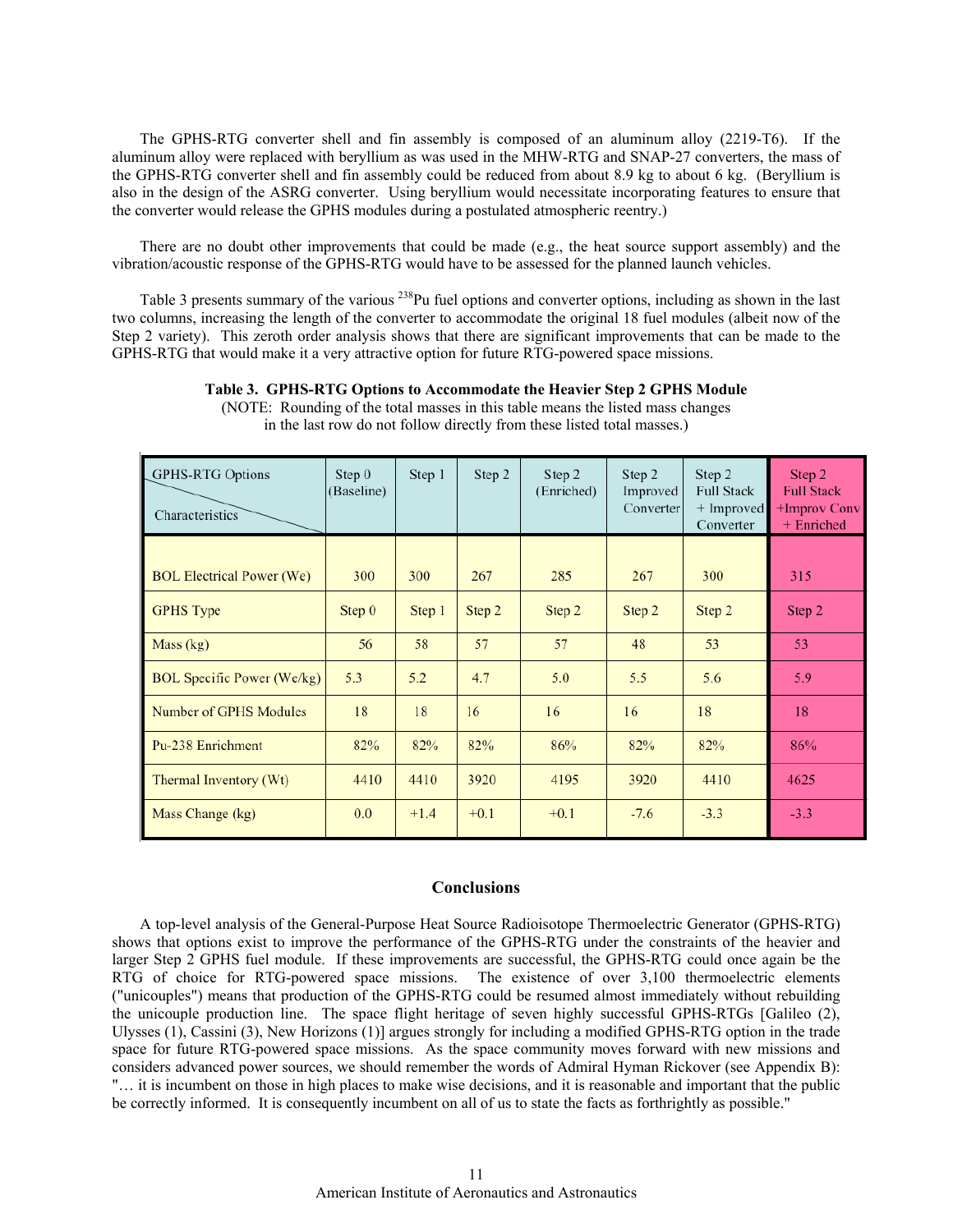# **Appendix A**

# **List of Acronyms**

| ARTG         | $=$ | Advanced Radioisotope Thermoelectric Generator                         |
|--------------|-----|------------------------------------------------------------------------|
| ASRG         | $=$ | Advanced Stirling Radioisotope Generator                               |
| BOL          | $=$ | Beginning of Life                                                      |
| BOM          | $=$ | Beginning of Mission                                                   |
| <b>CBCF</b>  |     | = carbon-bonded carbon fiber (thermal insulator)                       |
| DIPS.        |     | = Dynamic Isotope Power System                                         |
| DOE          |     | = U.S. Department of Energy                                            |
| EJSM         |     | = Europa-Jupiter-System Mission                                        |
| EOL          |     | $=$ End of Life                                                        |
| EOM          |     | = End of Mission                                                       |
| ESA          |     | = European Space Agency                                                |
| FWPF         |     | $=$ Fine-Weave Pierced Fabric                                          |
| <b>GPHS</b>  |     | = General-Purpose Heat Source                                          |
| GPHS-RTG     | $=$ | General-Purpose Heat Source Radioisotope Thermoelectric Generator      |
| MHW-RTG      |     | = Multi-Hundred Watt Radioisotope Thermoelectric Generator             |
| MITG         |     | = Modular Isotopic Thermoelectric Generator (later called the MOD-RTG) |
| <b>MMRTG</b> | $=$ | Multi-Mission Radioisotope Thermoelectric Generator                    |
| MOD-RTG      |     | = Modular Radioisotope Thermoelectric Generator                        |
| MSL          |     | = Mars Science Laboratory                                              |
| NASA         |     | = National Aeronautics and Space Administration                        |
| <b>OPFM</b>  |     | = Outer Planet Flagship Mission                                        |
| <b>RPS</b>   | $=$ | Radioisotope Power Source (or System)                                  |
| RTG.         | $=$ | Radioisotope Thermoelectric Generator                                  |
| <b>SNAP</b>  | $=$ | Systems for Nuclear Auxiliary Power                                    |
| <b>SRG</b>   | $=$ | Stirling Radioisotope Generator (precursor to the ASRG)                |
| <b>USAF</b>  |     | $=$ U.S. Air Force                                                     |
| We           |     | = watts of electrical power                                            |
| Wt           |     | $=$ watts of thermal power                                             |

## **Appendix B**

## **"Paper Reactors, Real Reactors" Admiral Hyman G. Rickover**

 An academic reactor or reactor plant almost always has the following basic characteristics: 1) It is simple. 2) It is small. 3) It is cheap. 4) It is light. 5) It can be built very quickly. 6) It is very flexible in purpose. 7) Very little development is required. It will use mostly off-the-shelf components. 8) The reactor is in the study phase. It is not being built now.

 On the other hand, a practical reactor plant can be distinguished by the following characteristics: 1) It is being built now. 2) It is behind schedule. 3) It is requiring an immense amount of development on apparently trivial items. Corrosion, in particular, is a problem. 4) It is very expensive. 5) It takes a long time to build because of the engineering development problems. 6) It is large. 7) It is heavy. 8) It is complicated.

 The tools of the academic reactor-designer are a piece of paper and a pencil with an eraser. If a mistake is made, it can always be erased and changed. If the practical-reactor designer errs, he wears the mistake around his neck; it cannot be erased. Everyone can see it.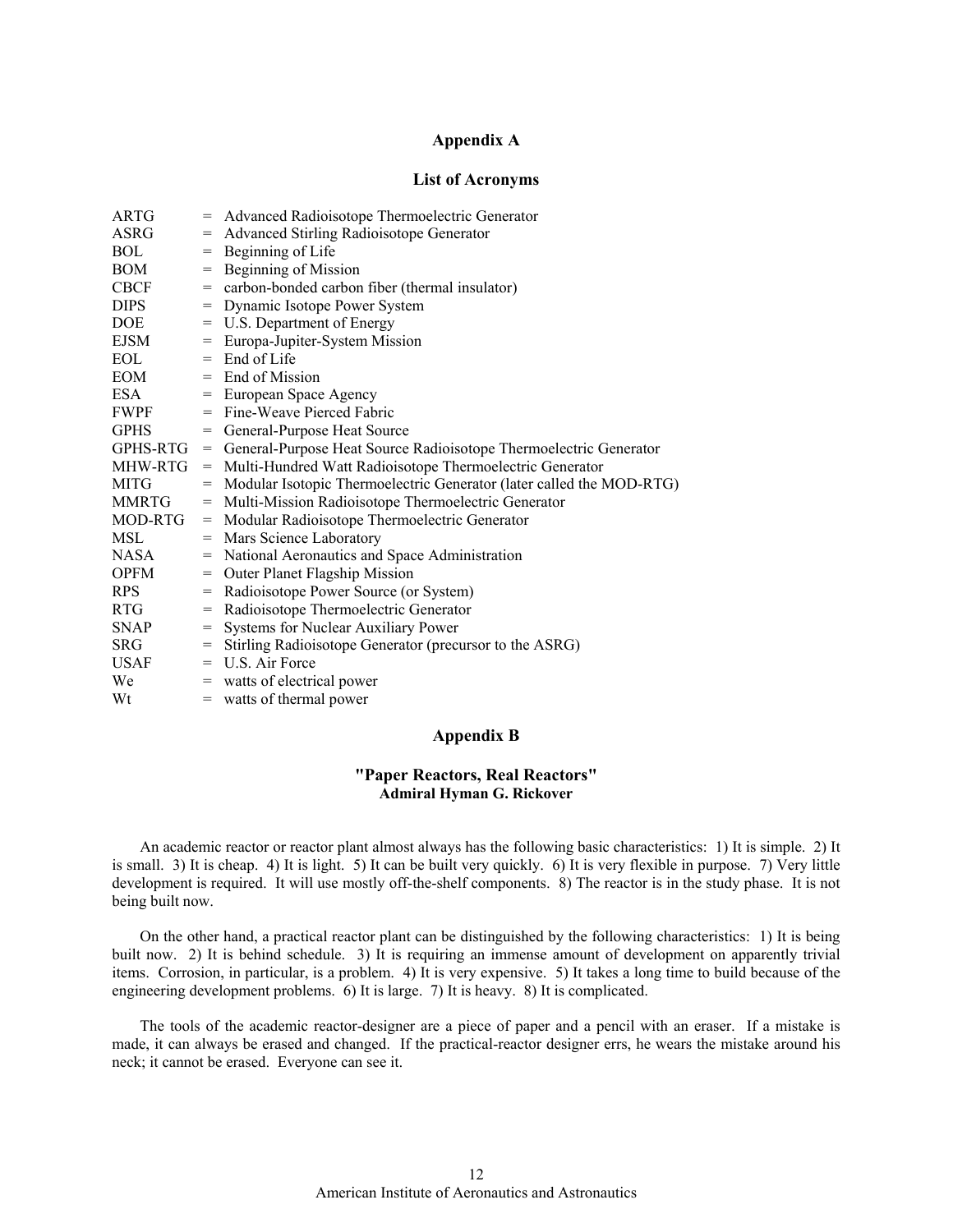The academic-reactor designer is a dilettante. He has not had to assume any real responsibility in connection with his projects. He is free to luxuriate in elegant ideas, the practical shortcomings of which can be relegated to the category of "mere technical details." The practical-reactor designer must live with these same technical details. Although recalcitrant and awkward, they must be solved and cannot be put off until tomorrow. Their solution requires manpower, time and money.

 Unfortunately for those who must make far-reaching decisions without the benefit of an intimate knowledge of reactor technology, and unfortunately for the interested public, it is much easier to get the academic side of an issue than the practical side. For a large part those involved with the academic reactors have more inclination and time to present their ideas in reports and orally to those who will listen. Since they are innocently unaware of the real but hidden difficulties of their plans, they speak with great facility and confidence. Those involved with practical reactors, humbled by their experiences, speak less and worry more.

 Yet it is incumbent on those in high places to make wise decisions, and it is reasonable and important that the public be correctly informed. It is consequently incumbent on all of us to state the facts as forthrightly as possible.

[Reprinted from *The Energy Daily*, 15 March 1984, page 5, where it was reported that this appeared in the June 1953 edition of *The Journal of Reactor Science and Engineering*. According to Wikipedia (http://en.wikiquote.org/wiki/Hyman\_G.\_Rickover), Admiral Rickover, stating that they were comments from the early 1950s, read some of these statements as part of his testimony before Congress, published in *AEC Authorizing Legislation: Hearings Before the Joint Committee on Atomic Energy* (1970), p. 1702. A slightly longer version of this article in the form of a letter dated 5 June 1953 may be found at http://www.ecolo.org/documents/documents\_in\_english/Rickover.pdf.]

## **References**

 1Bennett, Gary L., Lombardo, James J., Hemler, Richard J., Silverman, Gil, Whitmore, C. W., Amos, Wayne R., Johnson, E. W., Schock, Alfred, Zocher, Roy W., Keenan, Thomas K., Hagan, James C. and Englehart, Richard W., "Mission of Daring: The General-Purpose Heat Source Radioisotope Thermoelectric Generator", AIAA 2009-2096, 4<sup>th</sup> International Energy Conversion Engineering Conference, San Diego, California, 26-29 June 2006.

 2Bennett, Gary L., Lombardo James J., Hemler, Richard J., Silverman, Gil, Whitmore, C. W., Amos, Wayne R., Johnson, E. W., Zocher, Roy W., Hagan, James C. and Englehart, Richard W., "The General-Purpose Heat Source Radioisotope Thermoelectric Generator: A Truly General-Purpose Space RTG", Space Technology & Applications International Forum – STAIF 2008, held in Albuquerque, New Mexico, 10-14 February 2008, American Institute of Physics Conference Proceedings 969 (2008).

3 Hartman, Robert F., "Modular RTG Technology Status", *Proceedings of the 25th Intersociety Energy Conversion Engineering Conference* held in Reno, Nevada, IEEE, Piscataway, New Jersey, 1:235-238 (1990).

<sup>4</sup> Hartman, Robert F., "Status of Multicouple Technology for Modular RTG Application, *Proceedings of the 27<sup>th</sup> Intersociety Energy Conversion Engineering Conference* held in San Diego, California, IEEE, Piscataway, New Jersey, 2:433-438 (1992).

5 Schock, A., "Modular Isotopic Thermoelectric Generator", *Proceedings of the 16th Intersociety Energy Conversion Engineering Conference*, held in Atlanta, Georgia, 9-14 August 1981, Vol. 1, p. 327 (1981).

6 Schock, A., "MITG Post-Test Analysis and Design Improvements", *Proceedings of the 18th Intersociety Energy Conversion Engineering Conference*, held in Orlando, Florida, 21-26 August 1983.

7 Schock, A., "Revised MITG Design, Fabrication Procedure, and Performance Predictions", *Proceedings of the 18th Intersociety Energy Conversion Engineering Conference*, held in Orlando, Florida, 21-26 August 1983.

<sup>8</sup> Bennett, Gary L. and Lombardo, James J., "The Dynamic Isotope Power System: Technology Status and Demonstration Program", *Space Nuclear Systems 1988*, edited by M. S. El-Genk and M. D. Hoover, Orbit Book Company, Malabar, Florida, 1989.

9 Rockwell International, Rocketdyne Division, *Dynamic Isotope Power Systems (DIPS) for Space Exploration – Technical Information*, BC92-68, August 1992.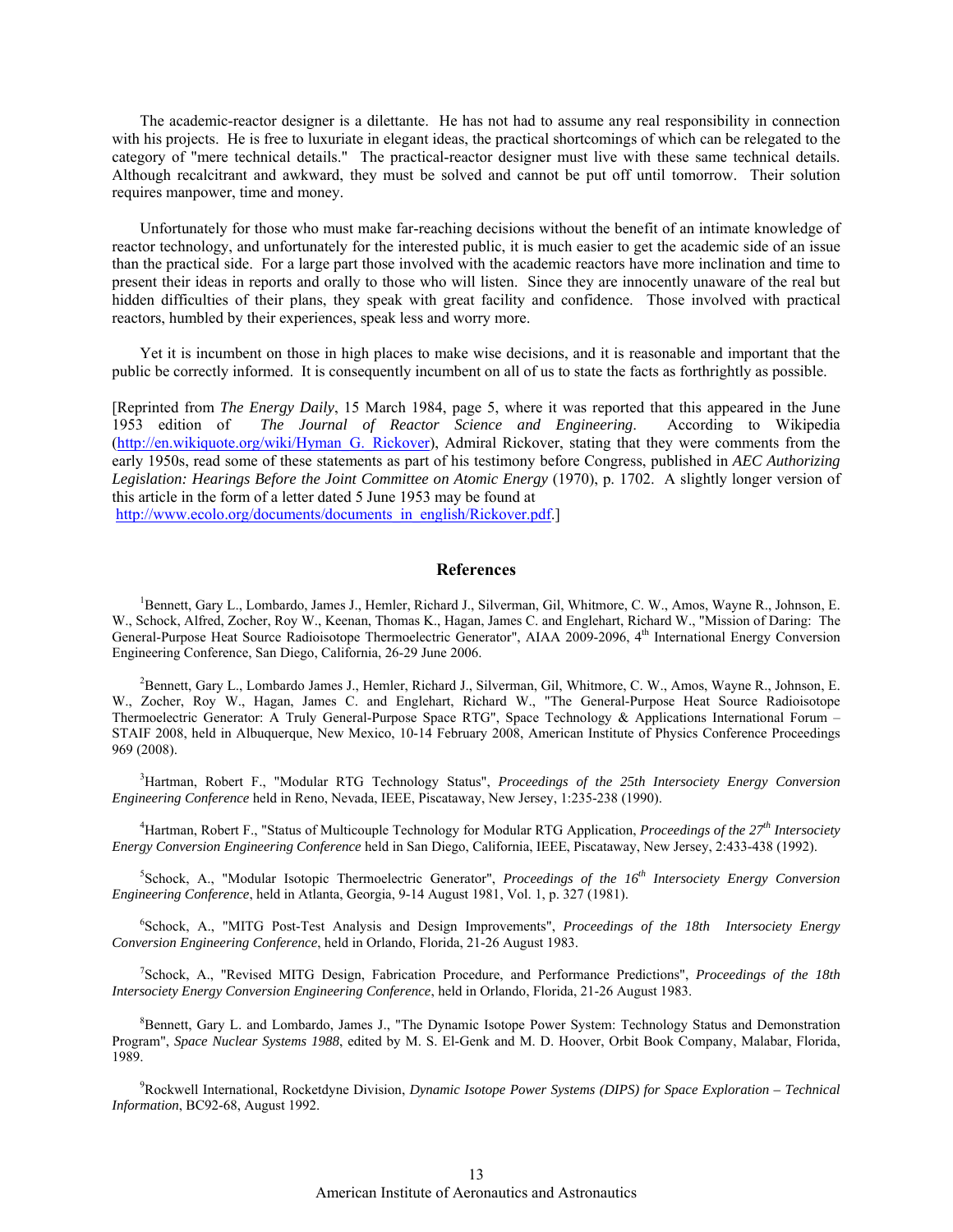<sup>10</sup>Hammel, Thomas E., Bennett, Russell, Otting, W. and Fanale, S., "Multi-Mission Radioisotope Thermoelectric Generator (MMRTG) and Performance Prediction Model", AIAA 2009-4576, 7<sup>th</sup> International Energy Conversion Engineering Conference, Denver, Colorado, 2-5 August 2009.

<sup>11</sup>Sutliff, Thomas J. and Dudzinski, Leonard A., "NASA Radioisotope Power System Program – Technology and Flight Systems", AIAA 2009-4575, 7<sup>th</sup> International Energy Conversion Engineering Conference, 2-5 August 2009, Denver, Colorado.

12Anderson, David J., Sankovic, John, Wilt, David, Abelson, Robert D. and Fleurial, Jean-Pierre, *NASA's Advanced Radioisotope Power Conversion Technology Development Status*, NASA/TM-2007-214487, prepared for the 2007 Aerospace Conference, Big Sky, Montana, 3-10 March 2007; Glenn Research Center, Cleveland, Ohio, April 2007.

<sup>13</sup>Abelson, Robert D. and Clark, Karla B., "The Europa Explorer – A Fresh Look at Exploring Europa with an RPS-Powered Spacecraft", Space Technology and Applications International Forum – STAIF 2007, held in Albuquerque, New Mexico, 11-15 February 2007, American Institute of Physics Conference Proceedings 880 (2007).

<sup>14</sup>*2007 Europa Explorer Mission Study: Final Report*, JPL D-41283, Jet Propulsion Laboratory, Pasadena, California, 1 November 2007.

<sup>15</sup>*Jupiter System Observer Mission Study: Final Report,* JPL D-41284, Jet Propulsion Laboratory, Pasadena, California, 1 November 2007.

<sup>16</sup>*Enceladus Flagship Mission Concept Study*, NASA Goddard Space Flight Center, Greenbelt, Maryland, 29 August 2007.

<sup>17</sup>*Titan Explorer Flagship Mission Study*, Johns Hopkins University Applied Physics Laboratory, Laurel, Maryland, January 2008.

<sup>18</sup>*New Frontiers in the Solar System, An Integrated Exploration Strategy*, Solar System Exploration Survey, Space Studies Board, Division on Engineering and Physical Sciences, National Research Council, The National Academies Press, Washington, D.C., 2003. Available from http://www.nap.edu/catalog/10432.html.

<sup>19</sup>*National Space Policy of the United States of America*, Office of the President of the United States of America, 28 June 2010.

<sup>20</sup>*Europa Jupiter System Mission Joint Summary Report*, NASA and ESA, 16 January 2009.

<sup>21</sup>*Europa Jupiter System Mission*, NASA Facts, Jet Propulsion Laboratory, JPL 400-1383, Rev. 1, January 2010.

22Clark, Stephen, "Space agencies tackle waning plutonium stockpiles", *Spaceflight Now*, <http://wwww.spaceflightnow.com/news/n1007/09rtg> posted 9 July 2010 and accessed on 12 July 2010.

<sup>23</sup>*Report of the RPS Provisioning Strategy Team*, 8 May 2001.

24Mason, Lee S., "Realistic Specific Power Expectations for Advanced Radioisotope Power Systems", *Journal of Propulsion and Power*, Vol. 23, No. 5, pp. 1075-1079 , September-October 2007.

25David, Leonard, "NASA Eyes Nuclear Power Glitch for Ambitious New Mars Rover", *Space.com*, posted 31 March 2010 <http://www.space.com/businesstechnology/mars-science-lab-rover-power-100331.html>.

<sup>26</sup>Covault, Craig, "Curiosity rover assembled as cost impacts debated", *Spaceflight Now*, posted 5 August 2009, http://spaceflightnow.com/news/n0908/05msl/.

27Skrabek, E. A. and McGrew, John W. "Pioneer 10 and 11 RTG Performance Update", *Space Nuclear Systems 1987*, edited by M. S. El-Genk and M. D. Hoover, Orbit Book Company, Malabar, Florida, 1988.

<sup>28</sup>*Galileo End of Mission Press Kit*, National Aeronautics and Space Administration, September 2003.

<sup>29</sup>Bennett, Gary L., Lombardo, James J. and Rock, Bernard J., "U.S. Radioisotope Thermoelectric Generator Space Operating Experience (June 1961 – December 1982)", *Proceedings of the 18th Intersociety Energy Conversion Engineering Conference*, held in Orlando, Florida, 21-26 August 1983. Republished as "US Radioisotope Thermoelectric Generators in Space" in *The Nuclear Engineer*, Vol. 25, No. 2, pp. 49-58 (March-April 1984).